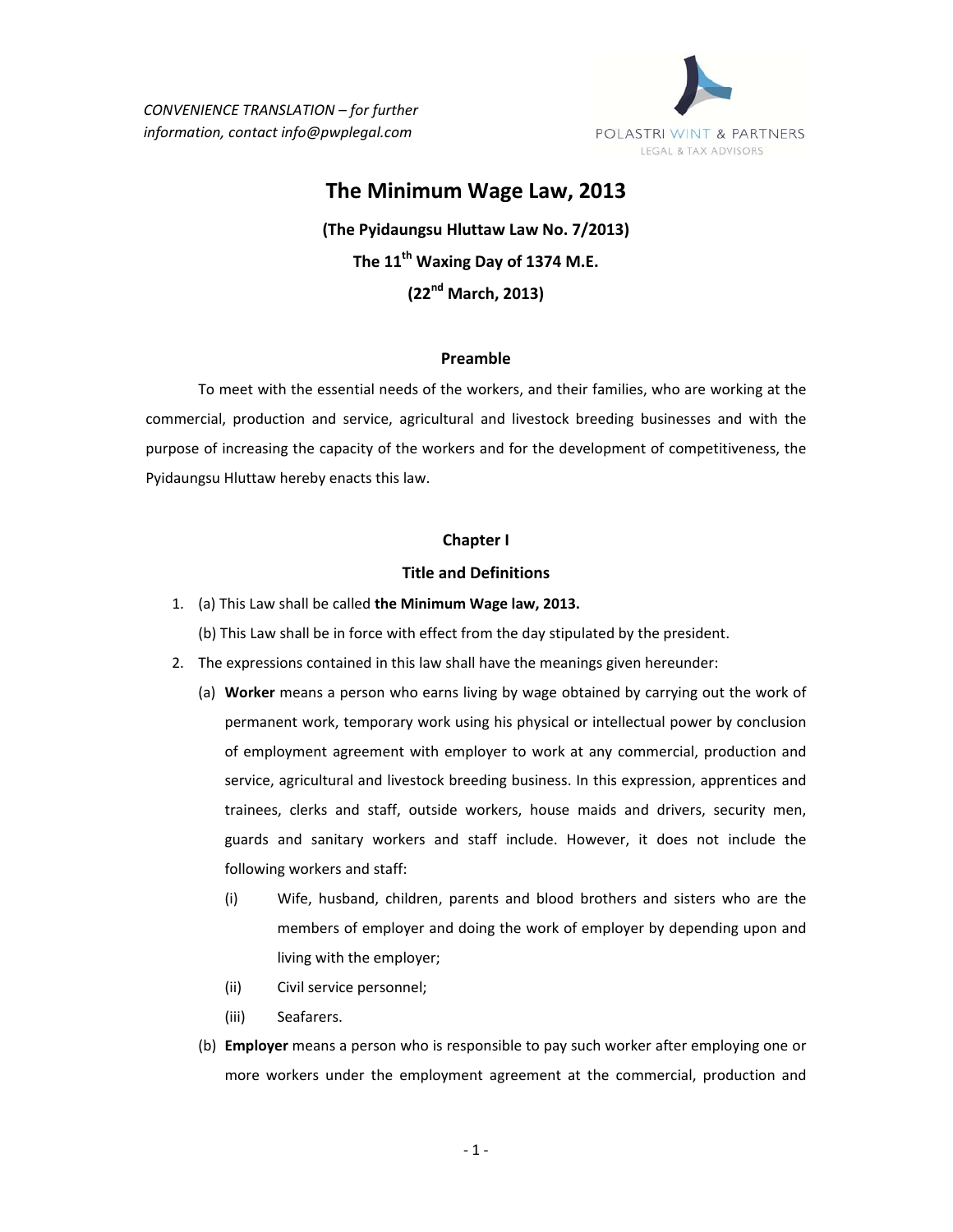

service, agricultural and livestock breeding business. The expression includes the following persons as the employer:

- (i) the Administrative representative of the employer;
- (ii) the person who is responsible, on behalf of the employer, to manage or pay remuneration to the worker;
- (iii) heir, successor or legal representative of the employer when he die;
- (iv) if it is a partnership firm, each or all partners or the person who is delegated by the partnership firm to manage the work is the employer;
- (v) if it is a company established under the Myanmar Companies Act, Board of Directors or directors or the person who is delegated by the company to manage the work in accord with law, is the employer;
- (vi) if it is a cooperative society formed under the Cooperative Society Law, members of the executive committee or directors of the cooperative society are the employers.
- (c) **Commercial business, production and service business** mean any commercial, production and service, commercial and industrial business, service or business related to such works, stipulated under section 6 of this Law, by notification of the National Committee;
- (d) **Agricultural and Livestock breeding business** means a business of plowing in any paddy land, farm land, garden land, vacant land and virgin land; land preparing, planting, nursing, caring, preparing or reaping, picking up the agricultural product crops and vegetables; livestock breeding of domestic animals including breeding of chicken, duck, quail, bird and bee, animal breeding including the breeding of buffalo, cow, elephant, horse, mule, ass, sheep, goat and pig; aquaculture, manufacturing diary products and any service related to any of such works;
- (e) **Wage** means the fee, wage or salary entitled to be obtained by the worker for carrying out hourly work, daily work, weekly work, monthly work or any other part‐time work of the employer. This expression includes overtime fee or bonus given by the employer for the good work or character, or other remunerations or benefits which may be determined as income. However, it does not include the followings:
	- (i) travelling allowances;
	- (ii) pension salary and gratuity for service;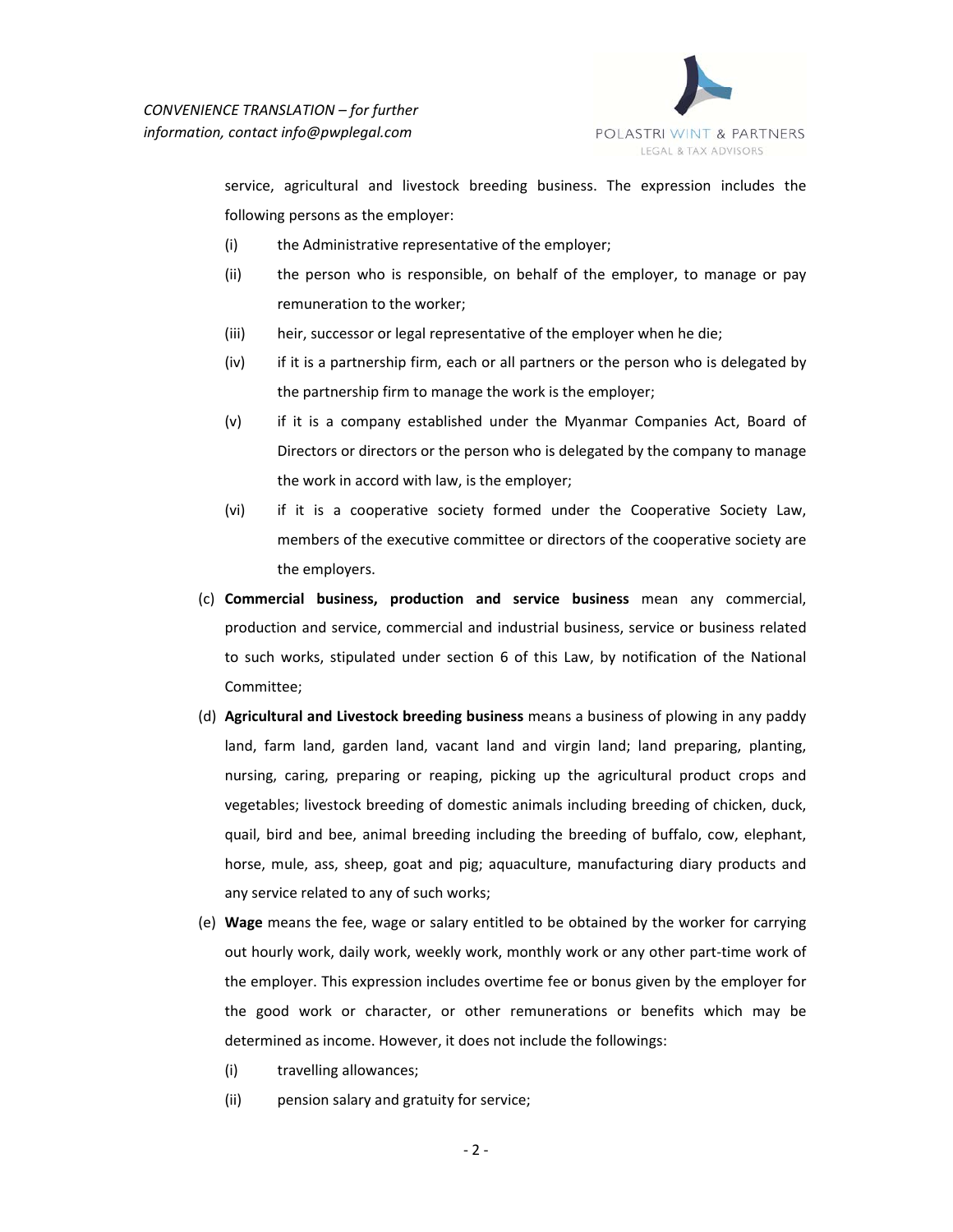

- (iii) social security cash benefits;
- (iv) allowances for accommodation and meal, electricity charges, water service charges and duties and taxes;
- (v) medical treatment allowances and recreation allowances;
- (vi) damages for dismissal from work and compassionate allowance;
- (vii) Other fees stipulated by the Ministry of Labour, Employment, Social Securities, by notification, with the approval of the Union Government that it does not applied by the wage contained in this Law.
- (f) **Organization** means a labour organization or employer organization formed under any existing law;
- (g) **Representatives of worker and employer** means the representatives representing the labour organizations and employer organizations, or if there is no labour organization, the representatives representing the workers, if there is no employer organization, the representatives representing the employers;
- (h) **National Committee** means the National Committee of tripartite committee formed with government representative, employer representative, and worker representative for determining the Minimum Wage, stipulated under this Law;
- (i) **Union Committee, Region or State Committee** mean the Committee for determining Minimum Wage formed according to Union Committee, relevant Region or State Committee stipulated under this law;
- (j) **Ministry** means the Ministry of Labour, Employment, Social Security of the Union Government;
- (k) **Department** means a department assigned duty by the Ministry to carry out any function and duty contained in this Law;
- (l) **Inspector** means any officer assigned duty under this Law to inspect a commercial, production and service, agricultural and livestock breeding business, relating to whether or not it complies and carries out in conformity with this Law, and rules and regulations, notification, order, directive and the procedure stipulated under this law.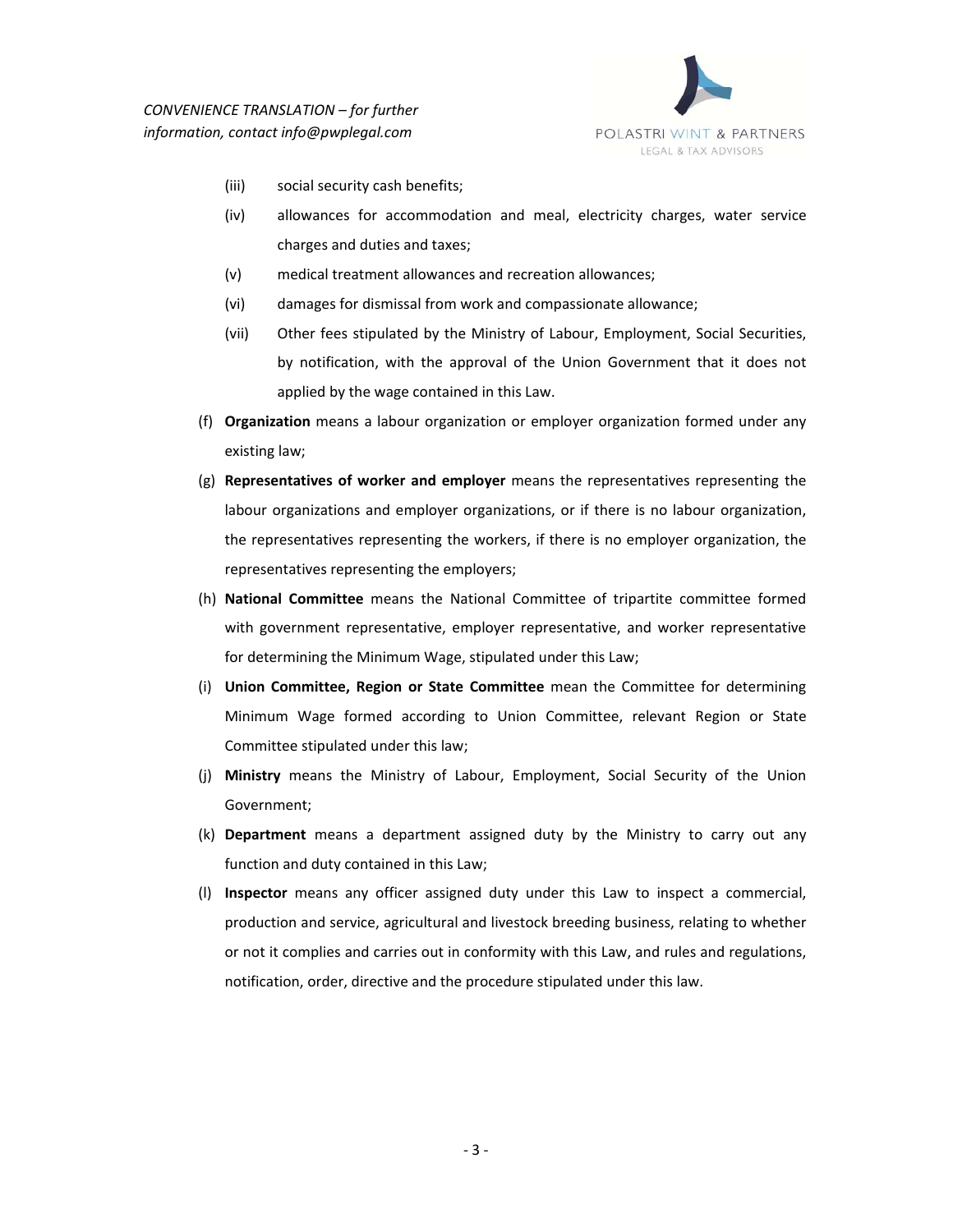

#### **Chapter II**

#### **Forming the National Committee**

- 3. The President:
	- (a) shall form the National Committee, by notification, in order to prescribe the minimum wage for the workers with representatives of the relevant Government Departments, Government Organizations, labour Organizations or representatives of Workers, Employer Organizations or representatives of Employer and other persons who are experienced, expert and fair in matters related to wage prescription;
	- (b) in forming under sub‐section (a), the Chairman and Secretary shall be determined simultaneously. If it is necessary, Vice-chairman and Joint-secretary may be determined;
	- (c) the term of the National Committee determined under sub‐section (a) shall be three years, and if it is necessary, it may be reorganized by substituting the members.
- 4. In forming the National Committee:
	- (a) The representatives of the Government Departments and Organizations shall be the persons who are responsible persons relating to labour affairs, agriculture, livestock breeding, economics, commerce, production and social affairs;
	- (b) The representatives of the worker and employer:
		- (i) shall be the persons who are desirous to carry out for the interest of relevant organization or, for the interest of employer and workers;
		- (ii) shall be in equal number in accord with the stipulation and the right to express the desire of such representatives shall also be equal.
	- (c) One or more persons who are expert in wage affairs may be included and formed and he shall be well experienced and he shall be the person who used to carry out fairly between the worker and employer.

#### **Chapter 3**

#### **The Duties and Powers of the National Committee**

- 5. The Duties and Powers of the National Committee are as follows:
	- (a) laying down national level policies relating to the particulars which should be based for determining minimum wage under this Law;
	- (b) prescribing the duties and forming Union Committee, Region Committees or State Committees comprising the representatives of the Government Departments,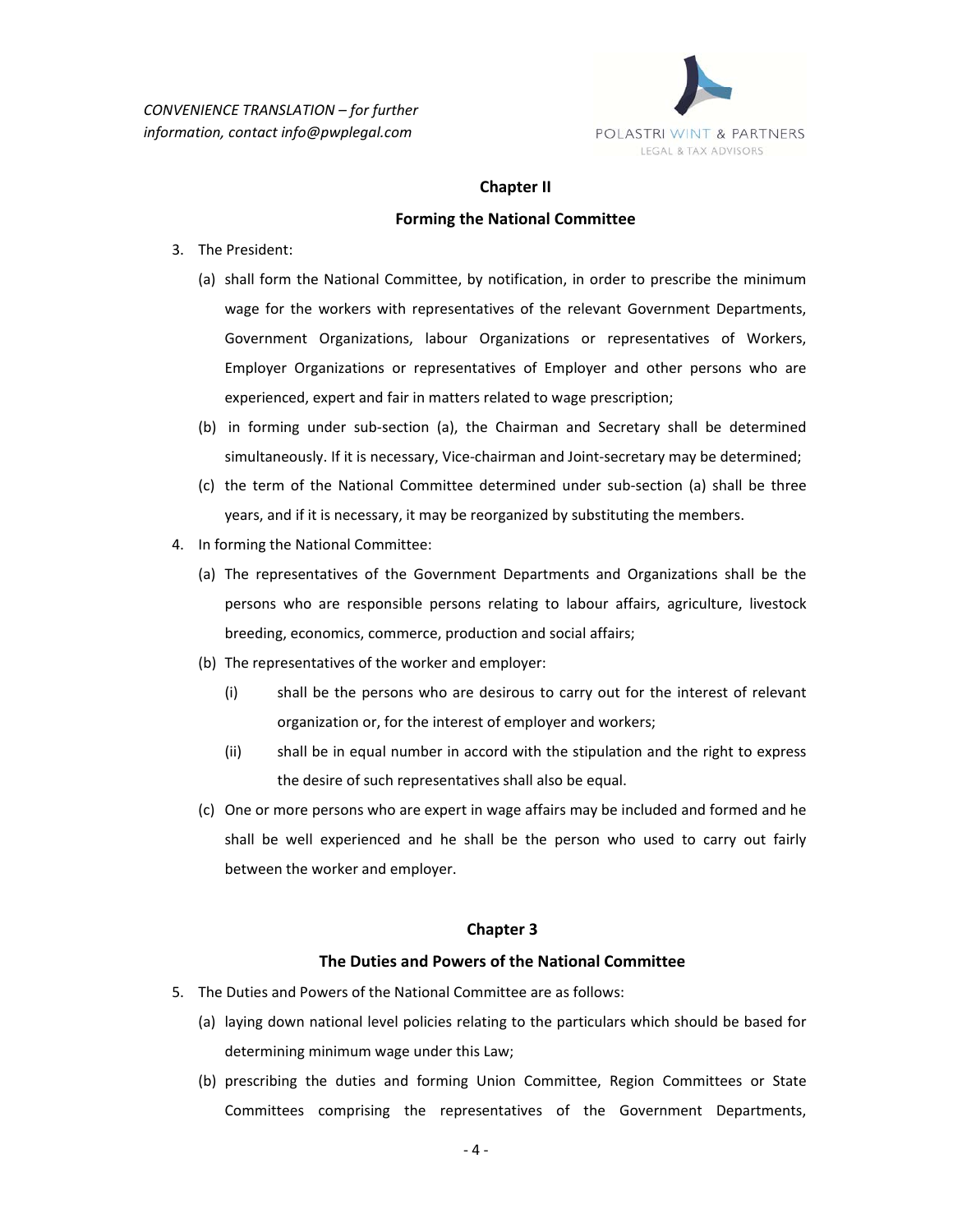

Government Organizations, representatives of worker and employer, and experts to enable to submit suggestions, after making study, assessment and calculation on the research work and assessment papers, for determining minimum wage;

- (c) guiding the Union Committee, the Region Committees and State Committees in accord with adopted national level policies relating to submission of suggestions after making study, assessment and calculation on the research work and assessment papers for determining the minimum wage;
- (d) doing research after collecting accounts, assessing and calculating, laying down projects and programmes, relating to the particulars which should be based for determining the minimum wage;
- (e) publishing, by notification, for the public notice, the proposed rates of minimum wage which should be prescribed in conformity with the provisions contained in chapter 6 of this Law, after studying and scrutinizing the suggestions of the Union Committee, Region and State Committees for the determination of minimum wage in the whole country or, Region or State, or commercial, production and service, agricultural and livestock breeding business, and issuing and determining the rates of minimum wage with the approval of the Union Government;
- (f) In the proposed rates of minimum wage to be published by notification under sub‐ section (e), prescribing wage per hour, a day, a week, a month according to the skill; or rate of minimum wage for any other part-time work after studying and scrutinizing the potential of occupational risk, mentioning thereof;
- (g) If there is any objection on the proposed rate of minimum wage of the National Committee, it is to negotiate by the tripartite representatives of the relevant Union Committee, Region Committee or State Committee. Upon determining the suitable rate of minimum wage after scrutinizing the proposed rate of minimum wage by the tripartite representatives of the National Committee, submitting to the Union Government;
- (h) Declaring the amending notification, on the stipulated rate of minimum wage, at a minimum of once in two years, with the approval of the Union Government, after scrutinizing, in conformity with the various changing situations by classifying the employment skill and occupational risk according to category of commercial, production and service, agricultural and livestock breeding business or according to region;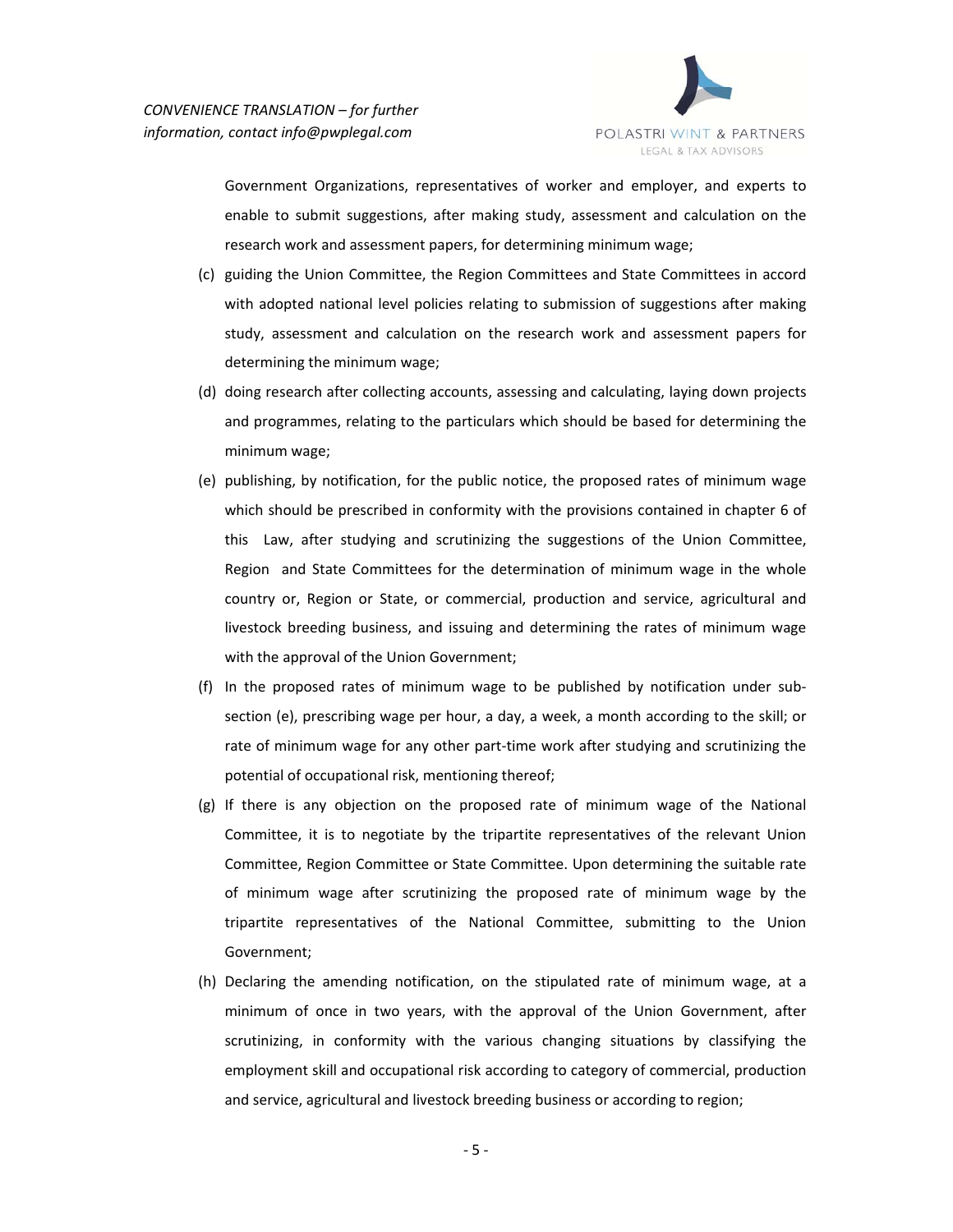

- (i) After forming the necessary work committees prescribing duties thereof, relating to determination of minimum wage and review;
- (j) Holding regular and special meetings of the National Committee in accord with the stipulations;
- (k) Submitting the work performances of the National Committee to the Union Government from time to time.

# **Chapter IV**

# **Determining the Categories of Work**

6. The National Committee shall determine, by notification, commercial, production and service, agricultural and livestock breeding business which shall be applied by the provisions relating to minimum wage contained in this Law, in the whole country or relevant Union, Region or State. Moreover it may amend the said businesses in accord with the changing situation from time to time.

## **Chapter V**

## **The particulars to be based in Determining the Minimum Wage**

- 7. The following particulars shall be based and considered in suggesting by the Union Committee, Region and State Committees after making study, scrutiny and calculation or, in determining the minimum wage by the National Committee, relating to the determination of minimum wage:
	- (a) the needs of workers and their families;
	- (b) existing salaries;
	- (c) social security benefits;
	- (d) living cost and changes of such living costs;
	- (e) compatible living standard;
	- (f) employment opportunities in conformity with the needs for State's economy and development of production;
	- (g) gross domestic production value of the State and per capita income;
	- (h) hazardous to health and harmful to work, nature of the work;
	- (i) Other facts stipulated by the Ministry with the approval of the Union Government.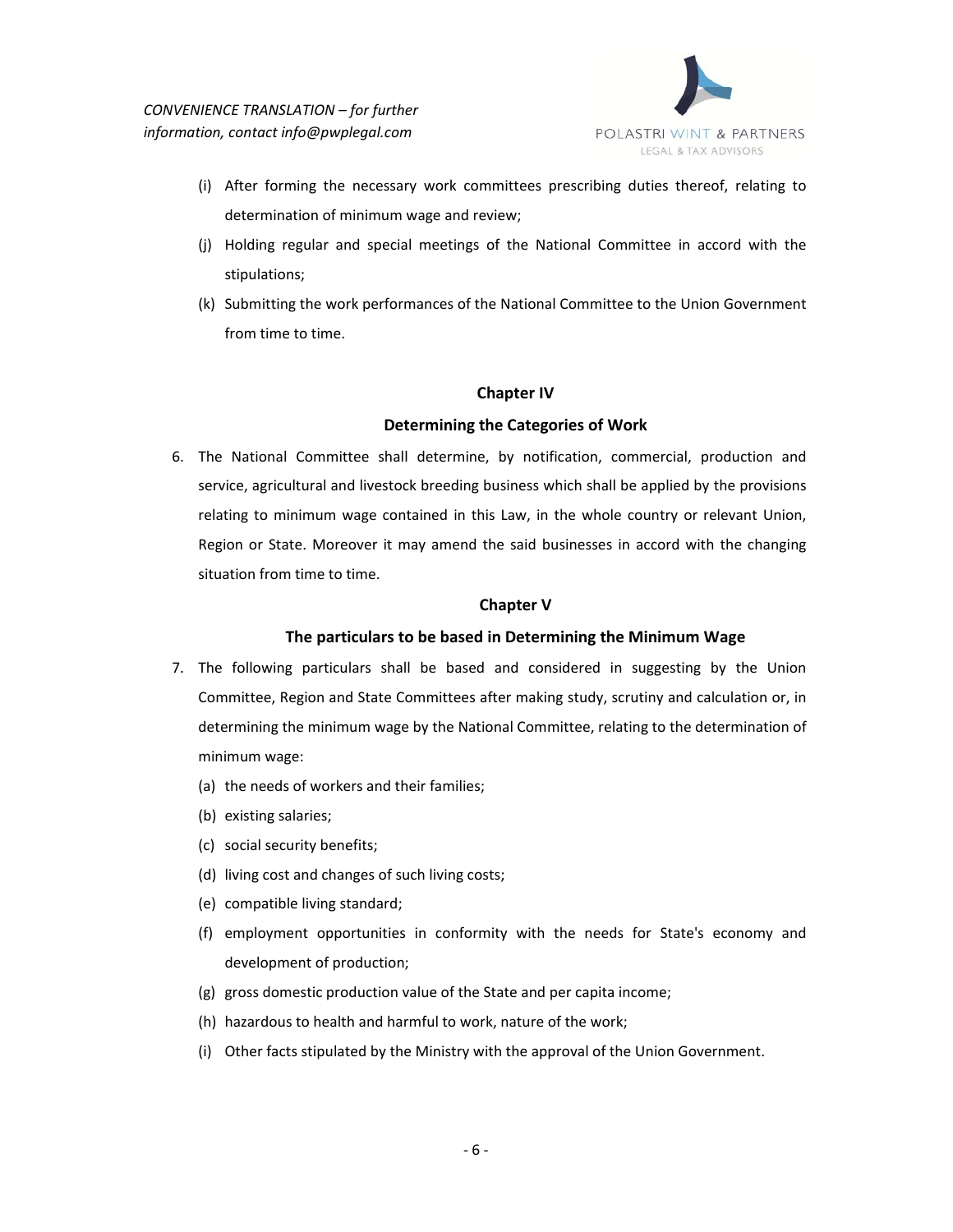

#### **Chapter VI**

#### **Issuing the Notification which Determines the Minimum Wage**

- 8. The relevant Union Committee, Region and State Committees shall submit suggestions on the rates which should be prescribed, after studying the particulars to be based in determining minimum wage and the particulars to be included and considered, to the National Committee in conformity with stipulated means.
- 9. Relating to the determination of minimum wage for the workers of the Special Economic Zones:
	- (a) The relevant Special Economic Zone management committee shall submit the proposed rates of minimum wage which should be prescribed for the workers and staff according to the category of investment in the Special Economic Zone, to the National Committee;
	- (b) The National Committee shall prescribe, with the approval of the Union Government, after carrying out in accord with the provisions contained in this Law, on the submission made under sub‐section (a) relating to the determination of minimum wage.
- 10. The National Committee:
	- (a) Shall, after considering the suggestion made under section 8 and 9, assign duty to the Department to publish the proposed notification for determining the minimum wage in the State's gazette and the newspapers in advance of a minimum of 60 days, to enable to know it by the public and to object, if any;
	- (b) To prescribe, if there is no objection on the rate of minimum wage after obtaining the approval of the Union Government, ;
	- (c) Shall ask the Union Committee, Region or State Committees to negotiate and resubmit the proposed rate, if there is objection on the proposed rate of minimum wage;
	- (d) Shall ask the tripartite representatives to scrutinize and decide on the suitable rate of minimum wage after scrutinizing the rate of minimum wage re‐proposed and resubmitted by the relevant Union Committee, Region or State committee under sub‐ section (c) and determine the rate of minimum wage after obtaining the approval of the Union Government;
	- (e) Shall assign duty to the Department to publish and inform the rate of minimum wage stipulated under sub-section (b) or (d) to be known by the public in accord with subsection (a), and to be known by the relevant organizations, employer and workers.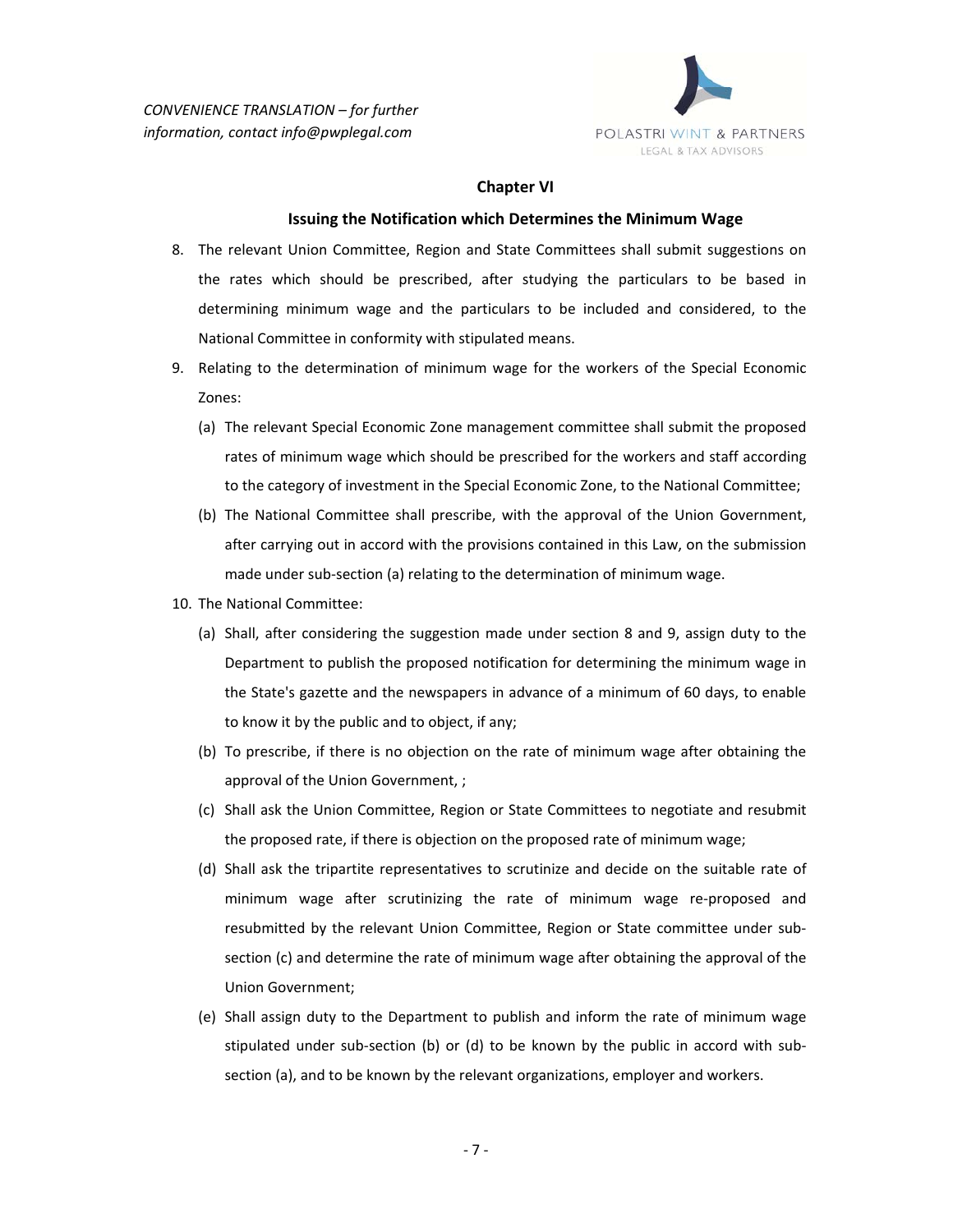

11. The person who is dissatisfied with the rate of minimum wage stipulated by the National Committee under sections 9 and 10 may apply to the Supreme Court of the Union to issue any writ and amend in accord with the Constitution of the Republic of the Union of Myanmar and the Union Judiciary Law.

# **Chapter VII**

# **The Duties of the Employer**

- 12. The employer:
	- (a) shall not pay wage to the worker less than the minimum wage stipulated under this Law;
	- (b) may pay more than the minimum wage stipulated under this Law;
	- (c) shall not have the right to deduct any other wage except the wage for which it has the right to deduct as stipulated in the notification issued under this Law;
	- (d) shall pay the minimum wage to the workers working in the commercial, production and service business in cash. Moreover, if the specific benefits, interests or opportunities are to be paid, it may be paid in cash or partly in cash and partly in property, with prevailing regional price, jointly according to the desire of the worker;
	- (e) in paying minimum wage to the workers working in the agricultural and livestock business, some cash and some property at prevailing regional price may be paid jointly according to local custom or desire of the majority of workers or collective agreement. Such payment shall be for any personal use and benefit of the worker and his family and the value shall also be considerable and fair.
- 13. The employer:
	- (a) shall inform the workers the rates of minimum wage relating to the business among the rates of minimum wage stipulated under this Law and advertise it at the workplace to enable to be seen by the relevant workers;
	- (b) shall prepare and maintain the lists, schedules, documents and wages of the workers correctly;
	- (c) shall report the lists, schedules and documents prepared and maintained under sub‐ section(b) to the relevant department in accord with the stipulations;
	- (d) shall accept the inspection when summoned by the inspection officer. Moreover, he shall produce the said lists and documents upon asking to submit;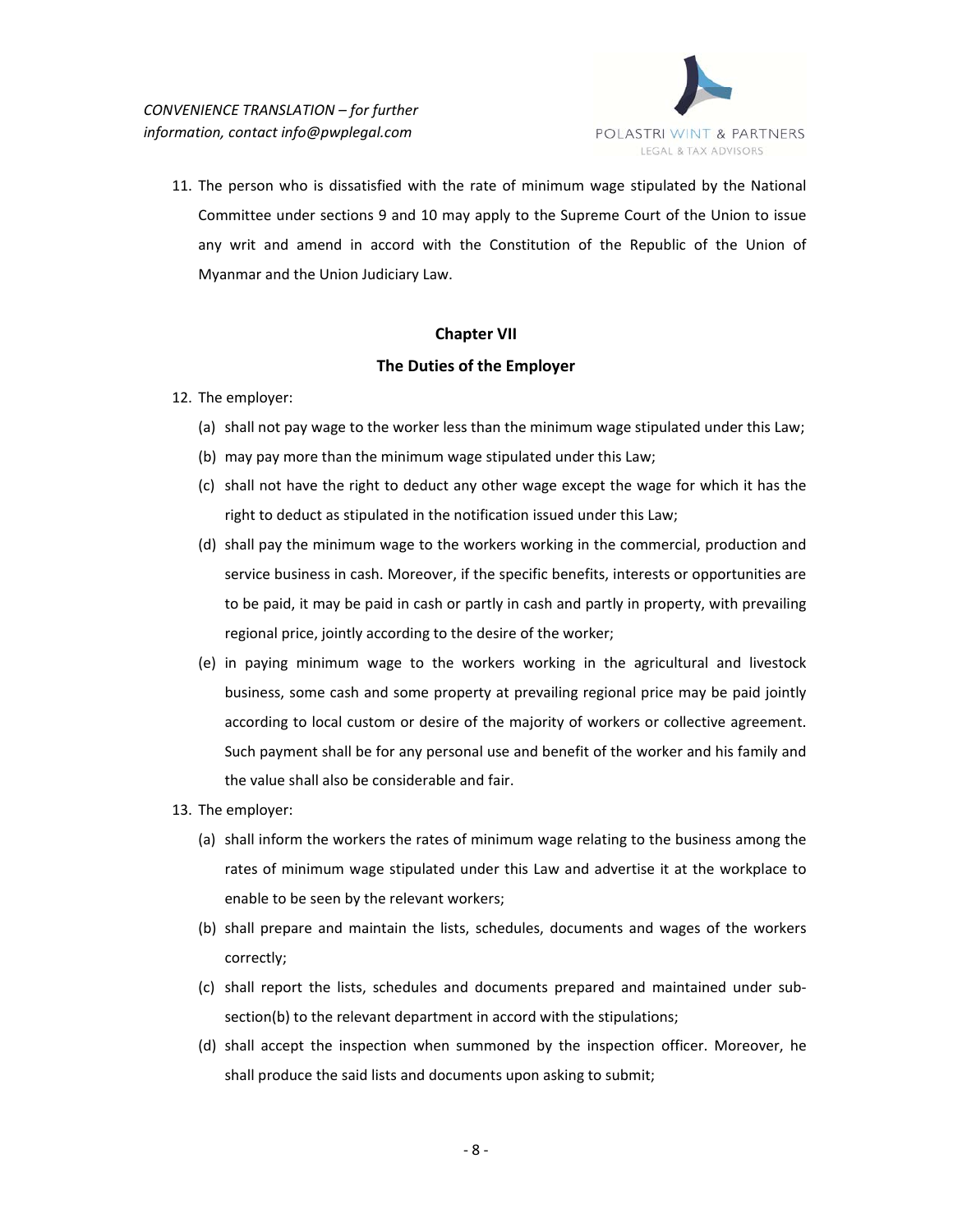

- (e) shall allow the entry and inspection of the inspection officer to the commercial, production and service businesses, agricultural and livestock breeding workplaces and give necessary assistances;
- (f) if the workers cannot work due to sickness, shall give them holiday for medical treatment in accord with the stipulations;
- (g) if the funeral matter of the member of the family of worker or his parent occurs, shall give holiday without deducting from the minimum wage, in accord with the stipulations.

# **Chapter VIII**

## **The Rights of the Workers Relating to the Minimum Wage**

- 14. A worker working in any establishment relating to this Law:
	- (a) has the right to obtain the minimum wage stipulated under this Law or, if the employer pay more than the said wage;
	- (b) has the right to continue to enjoy the pay paid more, if the pay received is more than the minimum wage stipulated under this Law, before the coming into force of this Law;
	- (c) has the right to enjoy the minimum wage stipulated under this Law, if the minimum wage contained in the employment agreement is less than the minimum wage stipulated under this Law;
	- (d) has the right to enjoy not less than the minimum wage stipulated for each work where he is working when working in two or more works;
	- (e) has the right to enjoy the stipulated minimum wage for the time worked in the part‐time job, hourly job;
	- (f) has the right to enjoy a holiday per week with pay in the salary‐paid work. If he is employed in such holiday, he shall have the right to obtain over-time fee in accord with the existing law;
	- (g) if working less than the working hours per day stipulated in a daily‐waged job is not due to reduced working according to the desire of the worker, or if work has to be paused due to the failure of employer to give job, the full wage shall be paid as if the work is done full-time;
	- (h) has the right to enjoy the stipulated minimum wage without discriminating between man and woman;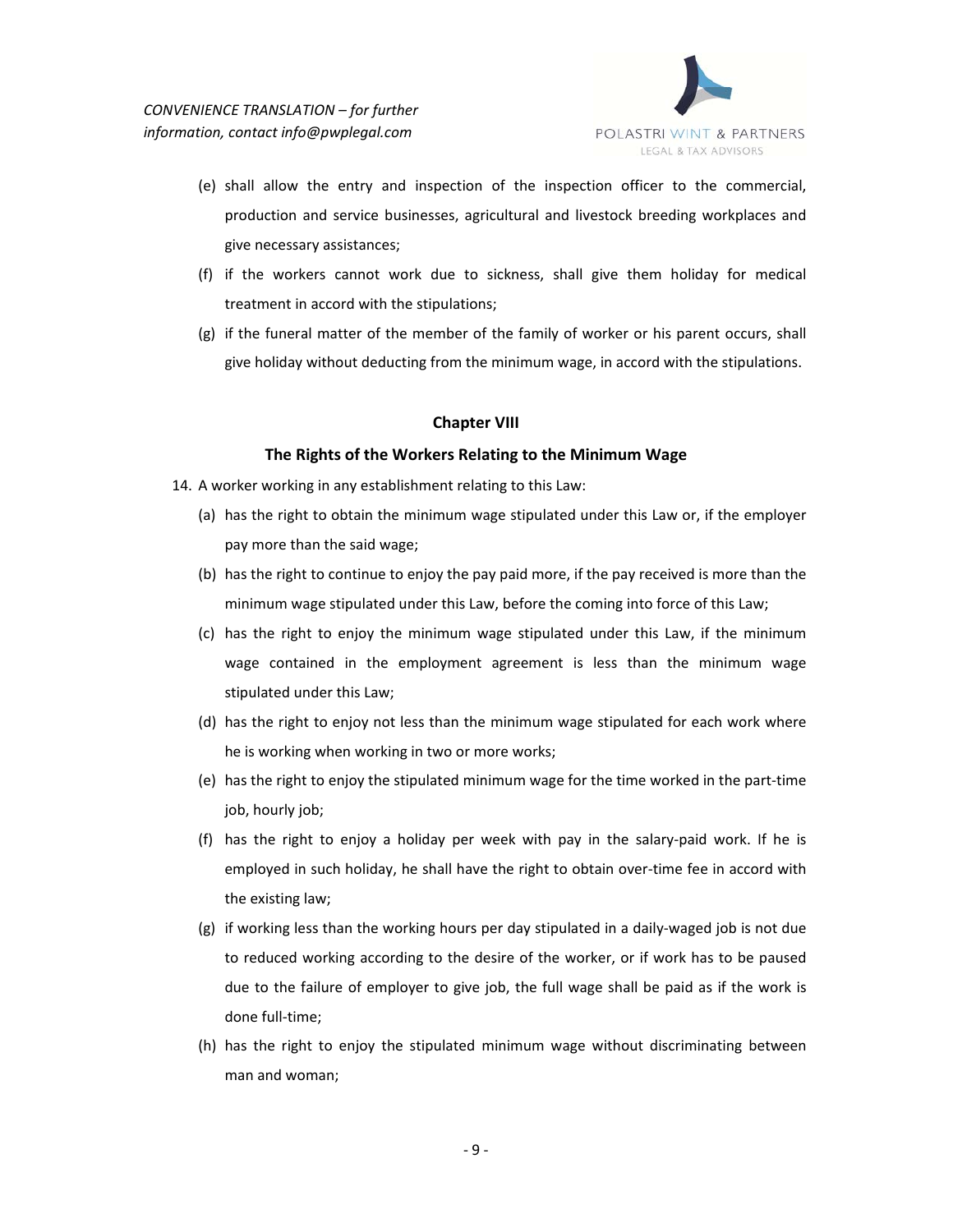

- (i) has the right to enjoy the minimum wage in cash, if he is a worker working in the commercial, production and service business. Moreover, if the specific benefits, interests or opportunities are to be paid, it may be paid in cash or partly in cash and partly in property at prevailing regional price jointly according to the desire of the worker;
- (j) if he is a worker working in the agricultural and livestock breeding business, the minimum wage may be enjoyed in some cash and some property at prevailing regional price jointly according to local custom or desire of the majority of workers or collective agreement for the worker and his family in accord with the stipulations.
- 15. The worker who is entitled to obtain the wage and other benefits under section 14:
	- (a) if he does not obtain all wages or other benefits entitled to be obtained, or obtains less than the stipulated minimum wage, may submit to the relevant Union Committee, Region or State Committee and Department within one year from the day he is entitled to obtain such injured wages and other benefits;
	- (b) he may sue for all the entitled wages civil proceeding.
- 16. If an employer is convicted by a court for his failure to pay the minimum wages and other benefits stipulated under this Law or for the payment to worker less than such minimum wage and although ordered to pay defaulted wages and other benefits to the relevant worker, if such worker does not obtain injured wages and other benefits which is entitled to obtain under section 14, it shall not affect the right to institute civil proceeding.

## **Chapter IX**

## **Assigning Duty to the Inspection Officer, Inspection and Taking Action**

- 17. The Ministry shall assign duty to the officers of the relevant department in order to inspect the commercial, production and service business, agricultural and livestock breeding businesses whether or not they comply with and carry out in conformity with the rule, regulation, by Law, notification, order, directives and procedures under this law.
- 18. The inspection officer:
	- (a) has the right to enter and inspect the relevant commercial, production and service workplaces, agricultural and livestock breeding workplaces and inspect whether or not they comply with and carry out in accord with the rules, notifications, orders, directives and procedures under this Law, whether or not the lists, schedules and documents,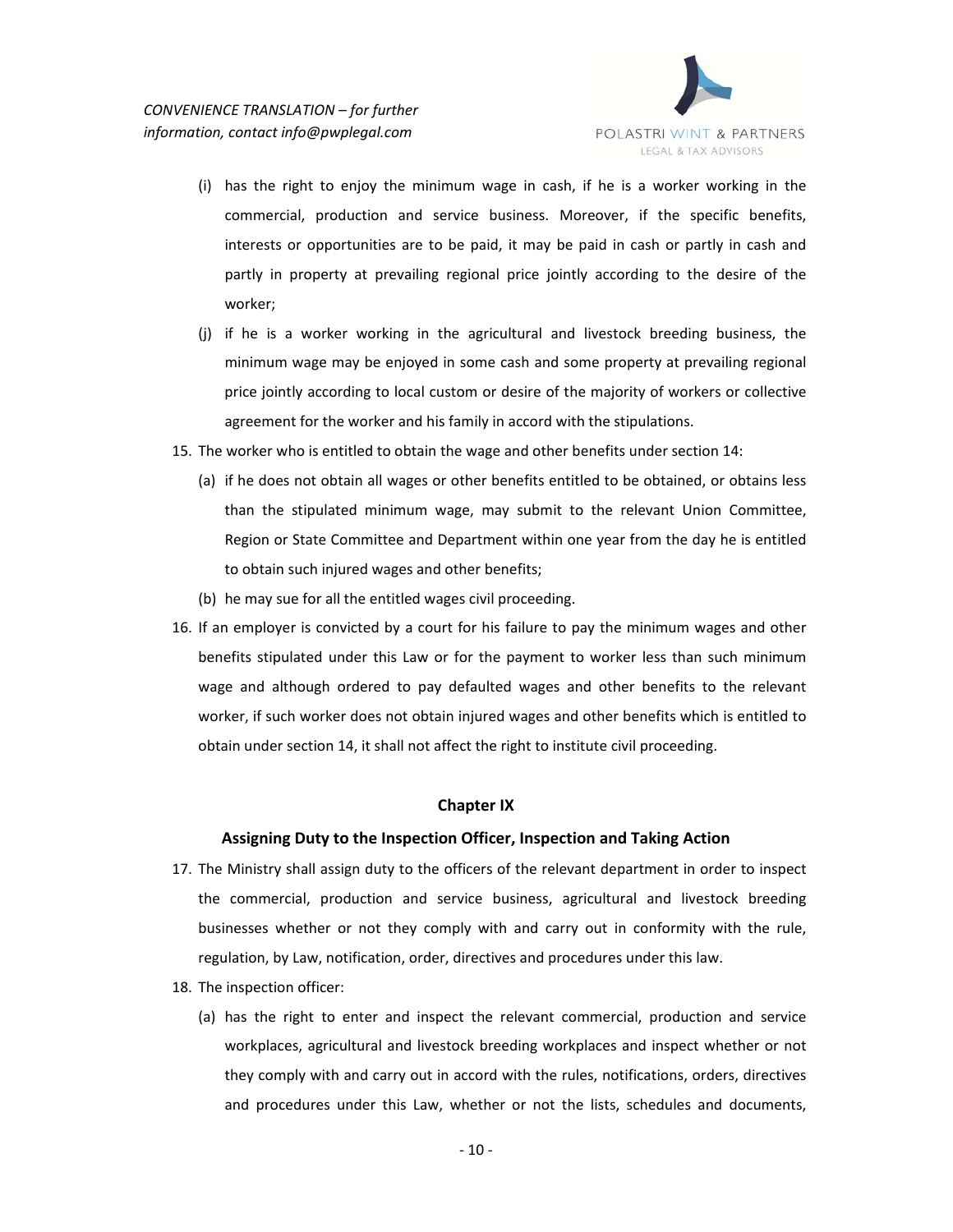

wages relating to the workers are prepared correctly, and whether or not such lists, schedules and documents are reported to the Department in accord with the stipulations;

- (b) may summon, inspect the relevant persons under the assignment of duty by the Department, asking and copying for the relevant lists, schedules and documents.
- (c) if there are outside workers at employer, has the right to inspect information relating to such outside workers, their names and addresses and the right to ask for and copy their lists and documents and lists relating to minimum wage;
- (d) in carrying out under sub‐section (a), (b) and (c) relating to inspection, if required by the employer to produce the document, shall show the civil service identify card issued by the relevant department;
- (e) report to the Department in accord with the stipulations relating to the finding under sub-sections (a), (b) and (c), and documents and papers called for.
- 19. The Department shall, after submitting to the Union Committee, Region or State Committee and according to its decision, claim and pay the minimum wages entitled by the worker from the employer who fails to pay minimum wage stipulated under this Law or the employer who is in arrears to pay minimum wage.
- 20. The Department shall, if the employer fails to pay the minimum wages within the stipulated time even though it was claimed under section19, assign duty to an inspection officer, with the approval of the relevant Union Committee, Region or State Committee, to institute such employer at the relevant court.
- 21. The inspection officers may institute at the court, the person who commit any stipulation under this law, under the directive and assignment of duty by the Department.

# **Chapter X**

## **Prohibitions and Penalties**

- 22. Any employer:
	- (a) shall not fail to pay the workers the minimum wage stipulated under this Law;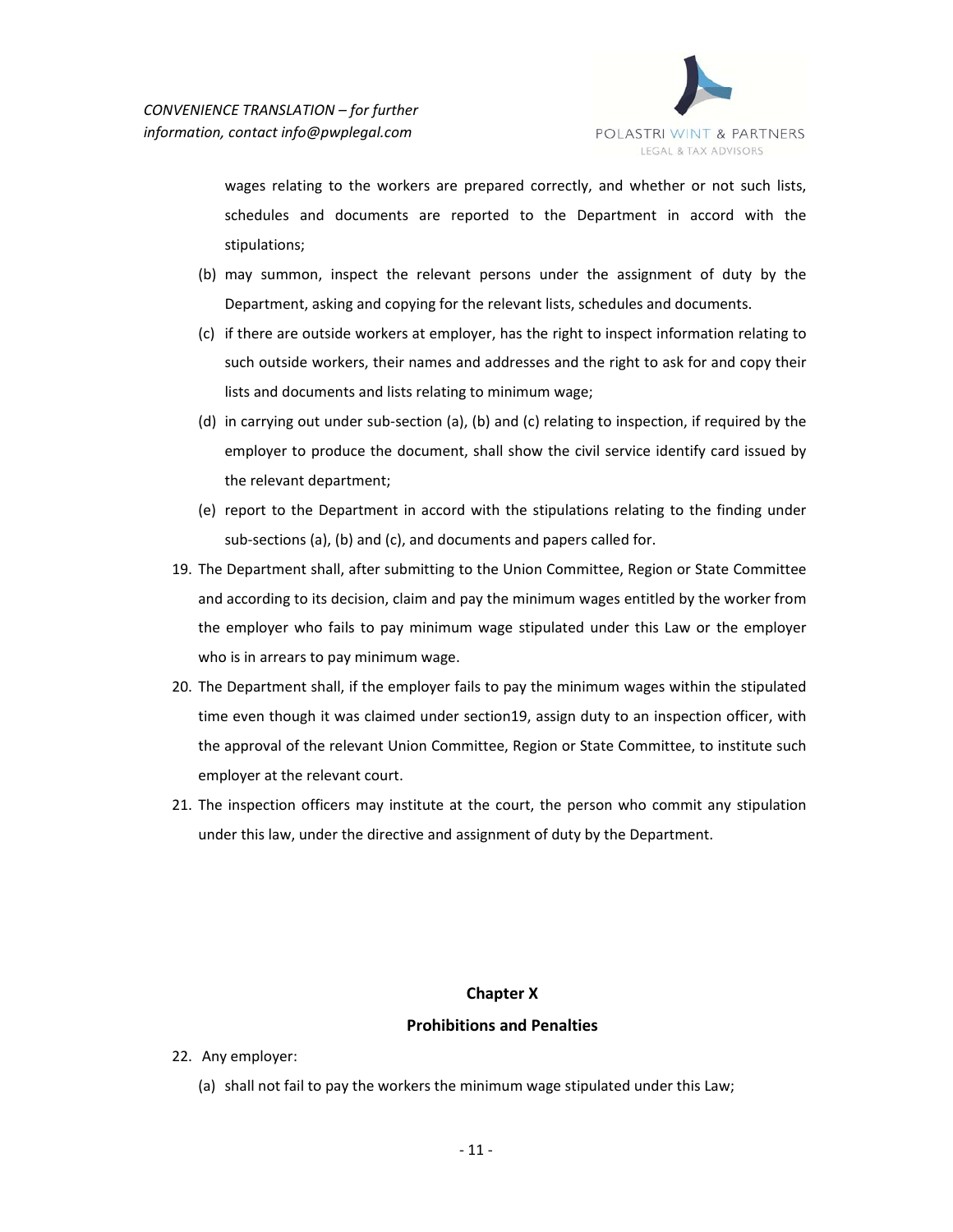

- (b) shall not pay to the workers less than the minimum wages and other benefits which is entitled by the worker under section 14;
- (c) relating to the accounts, schedules, documents and lists of wage of the workers: (i)shall not make false entry, deceitful recording or false and deceitful reporting; (ii)shall not fail to report to the relevant department in accord with the stipulations; (iii)shall not fail to produce when required by the inspection officer;
- (d) shall not fail to go and accept inspection when summoned by the inspection officer;
- (e) shall not obstruct or interfere with the inspection officer who comes and inspects on duty.
- 23. Any employer who violates any of the prohibitions contained in section 22 shall, on conviction, be punished with imprisonment for a term not exceeding one year or with fine not exceeding 5 lakhs or with both.
- 24. Any employer:
	- (a) shall not violate any term and condition contained in the minimum wage notification;
	- (b) shall not fail to inform the workers relating to the rates of minimum wage concerning to his workers among the rates of minimum wage stipulated under this Law and announce at the place where the workers are able to see it in the work centre and workplace;
- 25. Any employer who violates any prohibition contained in section 24 shall, on conviction, be punished with imprisonment for a term not exceeding six months or with fine not exceeding kyat 3lakhs or with both.
- 26. The court shall, in sentencing a punishment under sections 23 and 25, pass the wage defaulted to pay by the employer as fine and give it to the worker.
- 27. Any person who violates any prohibition contained in the rules and orders issued under this Law shall, on conviction, be punished with imprisonment for a term not exceeding 3months or with fine or with both.

## **Chapter XI**

## **Miscellaneous**

28. The agreement relating to the minimum wage, contained in the employment agreement, employment oral contract or constructive contract less than the minimum wage stipulated under this Law before or after the coming into force of this law, shall be void as far as it is contrary to this Law.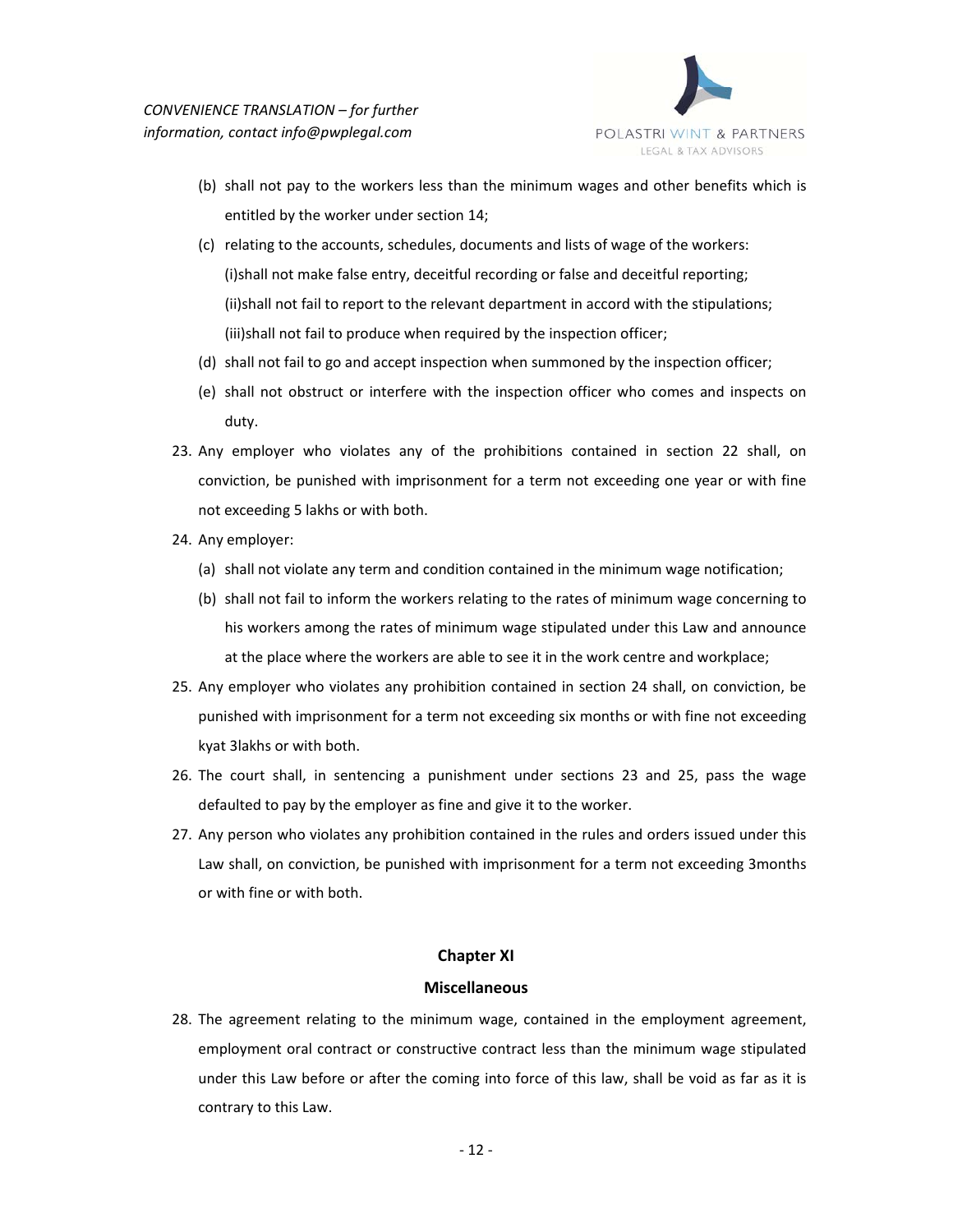

- 29. (a) The members of the National Committee who are not civil service personnel have the right to enjoy honorarium stipulated by the Union Government; (b)The members of the Union Committee, Region and State Committees have the right to enjoy honorarium stipulated by the relevant Union Committee, Region or State Committee with the approval of the Union Government;
- 30. The various expenditures relating to the duties under this law of the National Committee shall be borne from the budget of the Union Government, the expenditures of Union Committee shall be borne from the budget of the Nay Pyi Taw Council, the expenditures of Region and State Committees shall be borne from the budget of the relevant Region and State Governments.
- 31. The Ministry shall arrange and carry out the office works relating to the functions and duties of the National Committee, and Union Committee, Region or State Committee.
- 32. The offences under this Law may be prosecuted at the relevant court only by the inspection officer assigned duty by the Department.
- 33. The members of the National Committee, Union Committee, Region or State Committee or, person or members of the organization who are assigned specific duty under this Law as it is necessary, who are not civil service personnel, shall be presumed as the civil service personnel while they are carrying out the duties under this Law.
- 34. No suit on civil proceeding or criminal proceeding shall be prosecuted against any member of the committee or inspection officer who carries out duties in good faith under this Law.
- 35. The Department shall submit the following particulars relating to the minimum wage to the Ministry:
	- (a) Formation of committees which stipulate the minimum wage and ways of formation;
	- (b) Business relating to minimum wage and estimated number of workers;
	- (c) stipulated minimum wages;
	- (d) such matters if there are other important matters relating to the rates of minimum wage.
- 36. In implementing the provisions contained in this Law:
	- (a) the Ministry may issue necessary rules and regulations by law with the approval of the Union Government;
	- (b) the National Committee and the Ministry may issue necessary notification, order, directive and procedure.